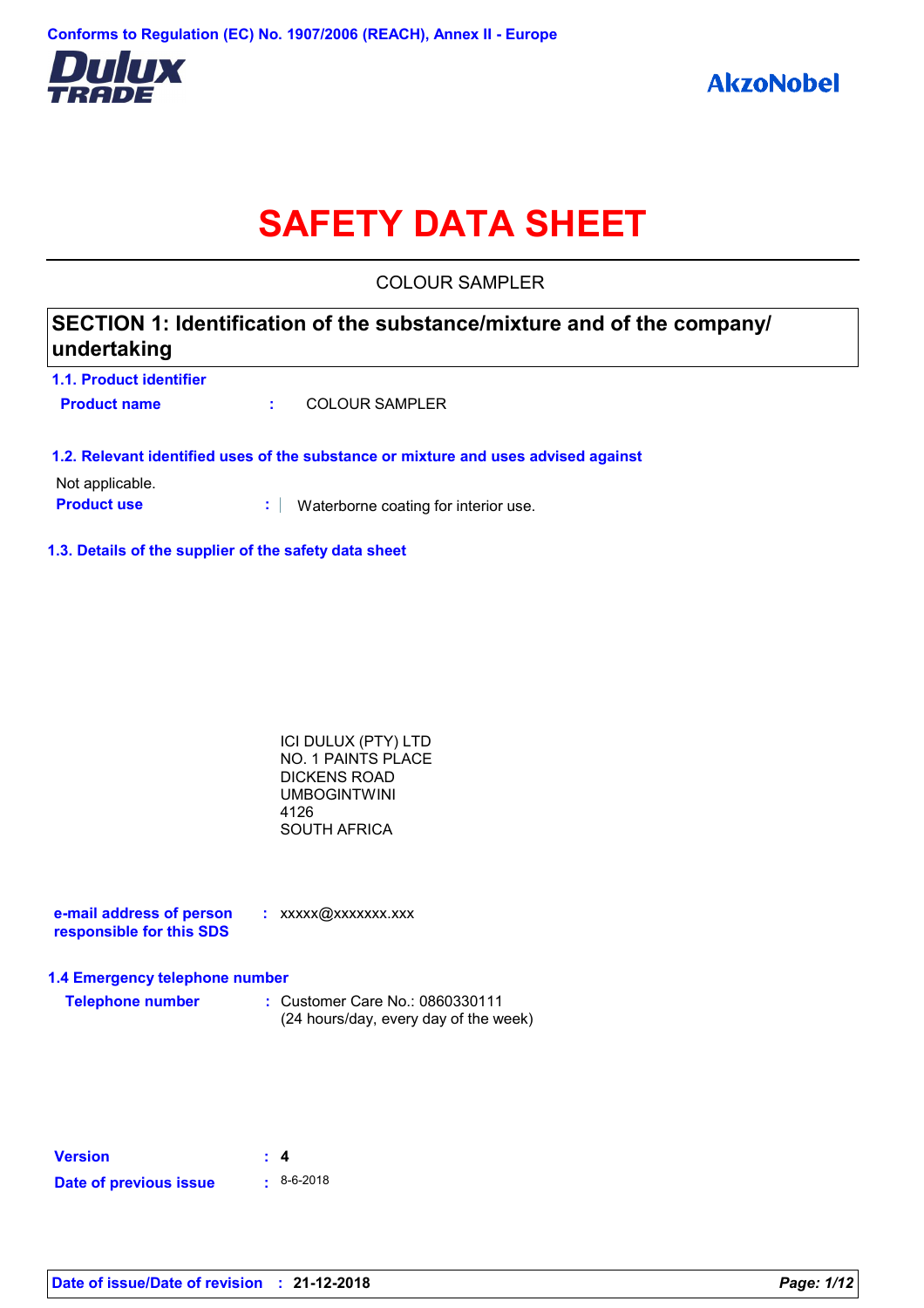# **SECTION 2: Hazards identification**

| 2.1. Classification of the substance or mixture |                                                                            |
|-------------------------------------------------|----------------------------------------------------------------------------|
| <b>Product definition</b>                       | : Mixture                                                                  |
| Not classified.                                 | <b>Classification according to Regulation (EC) No. 1272/2008 [CLP/GHS]</b> |
| <b>Ingredients of unknown</b><br>toxicity       | $: 0\%$                                                                    |
| <b>Ingredients of unknown</b><br>ecotoxicity    | $: 0\%$                                                                    |

See Section 11 for more detailed information on health effects and symptoms. See Section 16 for the full text of the H statements declared above.

| <b>2.2. Label elements</b>                                                                                                                                      |                                                                                                                     |
|-----------------------------------------------------------------------------------------------------------------------------------------------------------------|---------------------------------------------------------------------------------------------------------------------|
| <b>Signal word</b>                                                                                                                                              | : No signal word.                                                                                                   |
| <b>Hazard statements</b>                                                                                                                                        | : No known significant effects or critical hazards.                                                                 |
| <b>Precautionary statements</b>                                                                                                                                 |                                                                                                                     |
| <b>General</b>                                                                                                                                                  | : Keep out of reach of children. If medical advice is needed, have product container<br>or label at hand.           |
| <b>Prevention</b>                                                                                                                                               | : Do not get in eyes, on skin, or on clothing.                                                                      |
| <b>Response</b>                                                                                                                                                 | : Call a POISON CENTER or doctor if you feel unwell.                                                                |
| <b>Storage</b>                                                                                                                                                  | : Not applicable.                                                                                                   |
| <b>Disposal</b>                                                                                                                                                 | Dispose of contents and container in accordance with all local, regional, national or<br>international regulations. |
| <b>Supplemental label</b><br>elements                                                                                                                           | : Contains C(M)IT/MIT(3:1) and 1,2-benzisothiazol-3(2H)-one. May produce an<br>allergic reaction.                   |
| <b>Annex XVII - Restrictions</b><br>on the manufacture,<br>placing on the market and<br>use of certain dangerous<br>substances, mixtures and<br><b>articles</b> | : Not applicable.                                                                                                   |
| <b>Special packaging requirements</b>                                                                                                                           |                                                                                                                     |
| <b>Containers to be fitted</b><br>with child-resistant<br>fastenings                                                                                            | : Not applicable.                                                                                                   |
| <b>Tactile warning of danger</b>                                                                                                                                | : Not applicable.                                                                                                   |
| 2.3. Other hazards                                                                                                                                              |                                                                                                                     |
| <b>Voluntary label element</b><br>(CEPE)                                                                                                                        | : Contains methylisothiazolinone                                                                                    |
| <b>Other hazards which do</b><br>not result in classification                                                                                                   | : None known.                                                                                                       |

# **SECTION 3: Composition/information on ingredients**

|                                |                    |           | <b>Classification</b>                         |             |
|--------------------------------|--------------------|-----------|-----------------------------------------------|-------------|
| <b>Product/ingredient name</b> | <b>Identifiers</b> | $%$ (w/w) | <b>Regulation (EC) No. 1272/2008</b><br>[CLP] | <b>Type</b> |
|                                |                    |           |                                               |             |
|                                |                    |           |                                               |             |
|                                |                    |           |                                               |             |
| Date of issue/Date of revision | $: 21-12-2018$     |           |                                               | Page: 2/12  |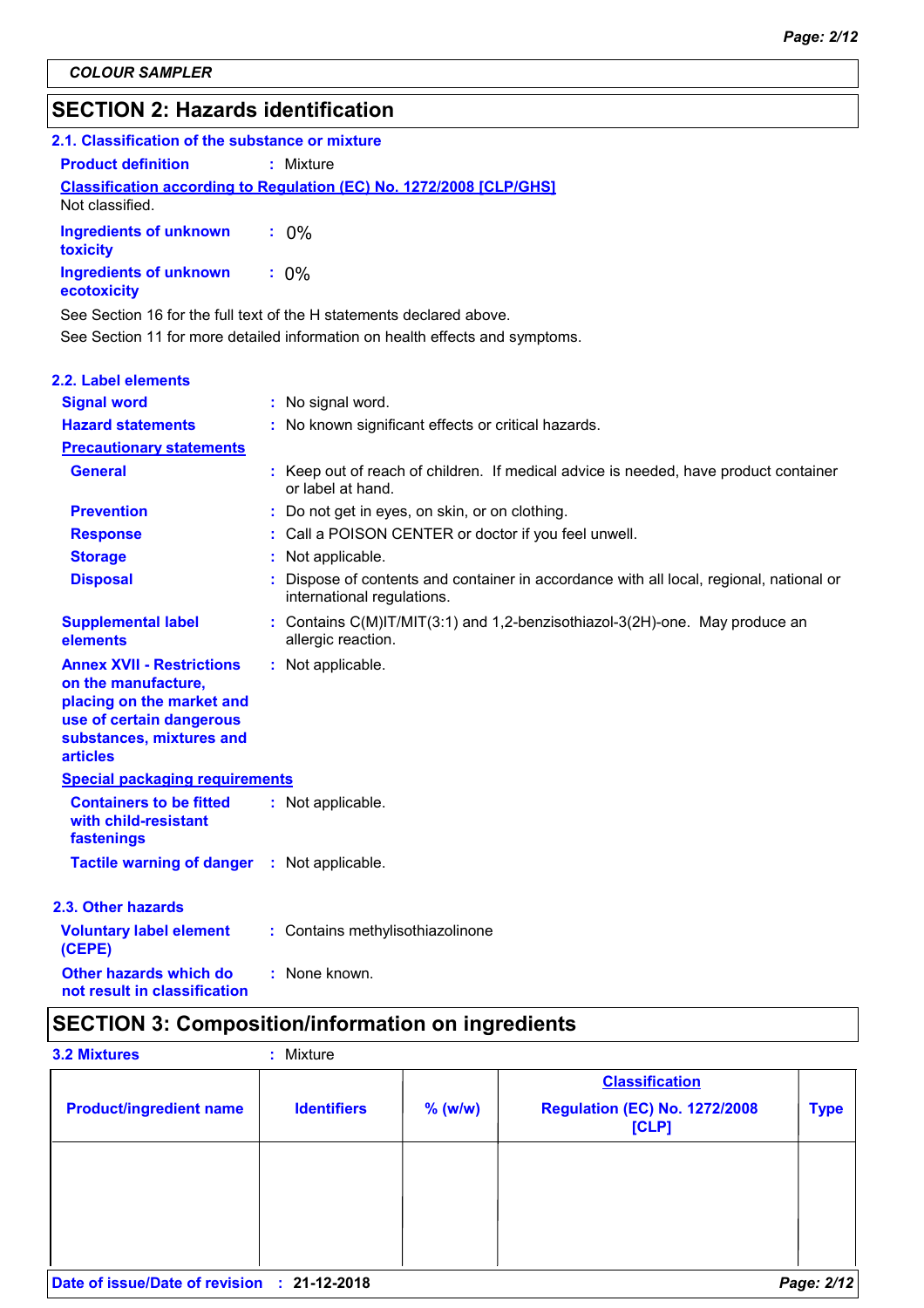## **SECTION 3: Composition/information on ingredients**

| $\sqrt{2}$ -Benzisothiazol-3(2H)-one   EC: 220-120-9 | CAS: 2634-33-5   | < 0.05   | Acute Tox. 4, H302<br>Skin Irrit. 2. H315                               | [1]   |
|------------------------------------------------------|------------------|----------|-------------------------------------------------------------------------|-------|
|                                                      | Index:           |          | Eye Dam. 1, H318                                                        |       |
|                                                      | 613-088-00-6     |          | Skin Sens. 1, H317<br>Aquatic Acute 1, H400 (M=1)                       |       |
| $C(M)$ IT/MIT $(3:1)$                                | REACH #:         | < 0.0015 | Acute Tox. 3, H301                                                      | $[1]$ |
|                                                      | 01-2120764691-48 |          | Acute Tox. 3, H311                                                      |       |
|                                                      | CAS: 55965-84-9  |          | Acute Tox. 3, H331                                                      |       |
|                                                      | Index:           |          | Skin Corr. 1B, H314                                                     |       |
|                                                      | 613-167-00-5     |          | Eye Dam. 1, H318                                                        |       |
|                                                      |                  |          | Skin Sens. 1, H317                                                      |       |
|                                                      |                  |          | Aquatic Acute 1, H400 (M=1)                                             |       |
|                                                      |                  |          | Aquatic Chronic 1, H410 (M=1)                                           |       |
|                                                      |                  |          | See Section 16 for the full text of the H<br>statements declared above. |       |
|                                                      |                  |          |                                                                         |       |

There are no additional ingredients present which, within the current knowledge of the supplier and in the concentrations applicable, are classified as hazardous to health or the environment, are PBTs, vPvBs or Substances of equivalent concern, or have been assigned a workplace exposure limit and hence require reporting in this section.

### Type

[1] Substance classified with a health or environmental hazard

[2] Substance with a workplace exposure limit

[3] Substance meets the criteria for PBT according to Regulation (EC) No. 1907/2006, Annex XIII

[4] Substance meets the criteria for vPvB according to Regulation (EC) No. 1907/2006, Annex XIII

[5] Substance of equivalent concern

Occupational exposure limits, if available, are listed in Section 8.

### **SECTION 4: First aid measures**

### **4.1. Description of first aid measures**

| <b>General</b>                    | : In all cases of doubt, or when symptoms persist, seek medical attention. Never give<br>anything by mouth to an unconscious person. If unconscious, place in recovery<br>position and seek medical advice. |
|-----------------------------------|-------------------------------------------------------------------------------------------------------------------------------------------------------------------------------------------------------------|
| Eye contact                       | : Remove contact lenses, irrigate copiously with clean, fresh water, holding the<br>eyelids apart for at least 10 minutes and seek immediate medical advice.                                                |
| <b>Inhalation</b>                 | : Remove to fresh air. Keep person warm and at rest. If not breathing, if breathing is<br>irregular or if respiratory arrest occurs, provide artificial respiration or oxygen by<br>trained personnel.      |
| <b>Skin contact</b>               | : Remove contaminated clothing and shoes. Wash skin thoroughly with soap and<br>water or use recognised skin cleanser. Do NOT use solvents or thinners.                                                     |
| <b>Ingestion</b>                  | : If swallowed, seek medical advice immediately and show the container or label.<br>Keep person warm and at rest. Do NOT induce vomiting.                                                                   |
| <b>Protection of first-aiders</b> | : No action shall be taken involving any personal risk or without suitable training.                                                                                                                        |

### **4.2. Most important symptoms and effects, both acute and delayed**

There are no data available on the mixture itself. The product is not classified as hazardous according to Regulation (EC) 1272/2008 as amended.

Repeated or prolonged contact with the mixture may cause removal of natural fat from the skin, resulting in nonallergic contact dermatitis and absorption through the skin.

If splashed in the eyes, the liquid may cause irritation and reversible damage.

This takes into account, where known, delayed and immediate effects and also chronic effects of components from short-term and long-term exposure by oral, inhalation and dermal routes of exposure and eye contact.

Contains 1,2-benzisothiazol-3(2H)-one, C(M)IT/MIT(3:1). May produce an allergic reaction.

### **Notes to physician Treat symptomatically. Contact poison treatment specialist immediately if large :** quantities have been ingested or inhaled. **Specific treatments 4.3. Indication of any immediate medical attention and special treatment needed :** No specific treatment.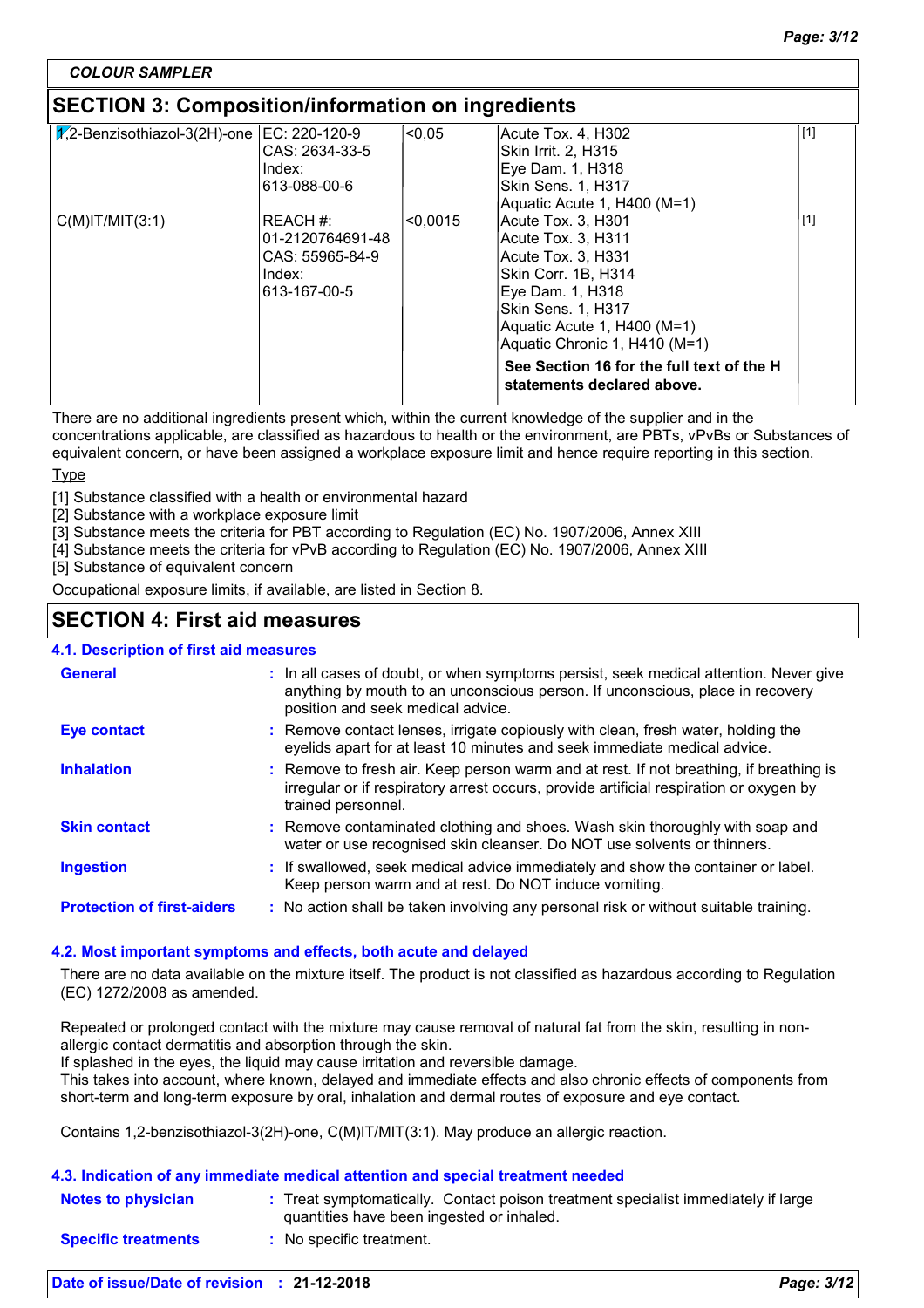## **SECTION 4: First aid measures**

See toxicological information (Section 11)

### **SECTION 5: Firefighting measures**

| 5.1. Extinguishing media                                 |                                                                                                                              |
|----------------------------------------------------------|------------------------------------------------------------------------------------------------------------------------------|
| <b>Suitable extinguishing</b><br>media                   | : Recommended: alcohol-resistant foam, $CO2$ , powders, water spray.                                                         |
| <b>Unsuitable extinguishing</b><br>media                 | : Do not use water jet.                                                                                                      |
|                                                          | 5.2. Special hazards arising from the substance or mixture                                                                   |
| <b>Hazards from the</b><br>substance or mixture          | : Fire will produce dense black smoke. Exposure to decomposition products may<br>cause a health hazard.                      |
| <b>Hazardous thermal</b><br>decomposition products       | : Decomposition products may include the following materials: carbon monoxide,<br>carbon dioxide, smoke, oxides of nitrogen. |
| 5.3. Advice for firefighters                             |                                                                                                                              |
| <b>Special protective actions</b><br>for fire-fighters   | : Cool closed containers exposed to fire with water. Do not release runoff from fire to<br>drains or watercourses.           |
| <b>Special protective</b><br>equipment for fire-fighters | : Appropriate breathing apparatus may be required.                                                                           |

# **SECTION 6: Accidental release measures**

|                                                                 | 6.1. Personal precautions, protective equipment and emergency procedures                                                                                                                                                                                                           |
|-----------------------------------------------------------------|------------------------------------------------------------------------------------------------------------------------------------------------------------------------------------------------------------------------------------------------------------------------------------|
| For non-emergency<br>personnel                                  | : Avoid breathing vapour or mist. Refer to protective measures listed in sections 7<br>and $8$ .                                                                                                                                                                                   |
|                                                                 | For emergency responders : If specialised clothing is required to deal with the spillage, take note of any<br>information in Section 8 on suitable and unsuitable materials. See also the<br>information in "For non-emergency personnel".                                         |
| <b>6.2. Environmental</b><br>precautions                        | : Do not allow to enter drains or watercourses. If the product contaminates lakes,<br>rivers, or sewers, inform the appropriate authorities in accordance with local<br>regulations.                                                                                               |
| 6.3. Methods and material<br>for containment and<br>cleaning up | : Contain and collect spillage with non-combustible, absorbent material e.g. sand,<br>earth, vermiculite or diatomaceous earth and place in container for disposal<br>according to local regulations (see Section 13). Preferably clean with a detergent.<br>Avoid using solvents. |
| 6.4. Reference to other<br><b>sections</b>                      | : See Section 1 for emergency contact information.<br>See Section 8 for information on appropriate personal protective equipment.<br>See Section 13 for additional waste treatment information.                                                                                    |

# **SECTION 7: Handling and storage**

The information in this section contains generic advice and guidance. The list of Identified Uses in Section 1 should be consulted for any available use-specific information provided in the Exposure Scenario(s).

| <b>7.1 Precautions for safe</b> | : Avoid contact with skin and eyes. Avoid inhalation of vapour, spray or mist.    |
|---------------------------------|-----------------------------------------------------------------------------------|
| handling                        | Eating, drinking and smoking should be prohibited in areas where this material is |
|                                 | handled, stored and processed.                                                    |
|                                 | Put on appropriate personal protective equipment (see Section 8).                 |
|                                 | Never use pressure to empty. Container is not a pressure vessel.                  |
|                                 | Always keep in containers made from the same material as the original one.        |
|                                 | Comply with the health and safety at work laws.                                   |
|                                 | Do not allow to enter drains or watercourses.                                     |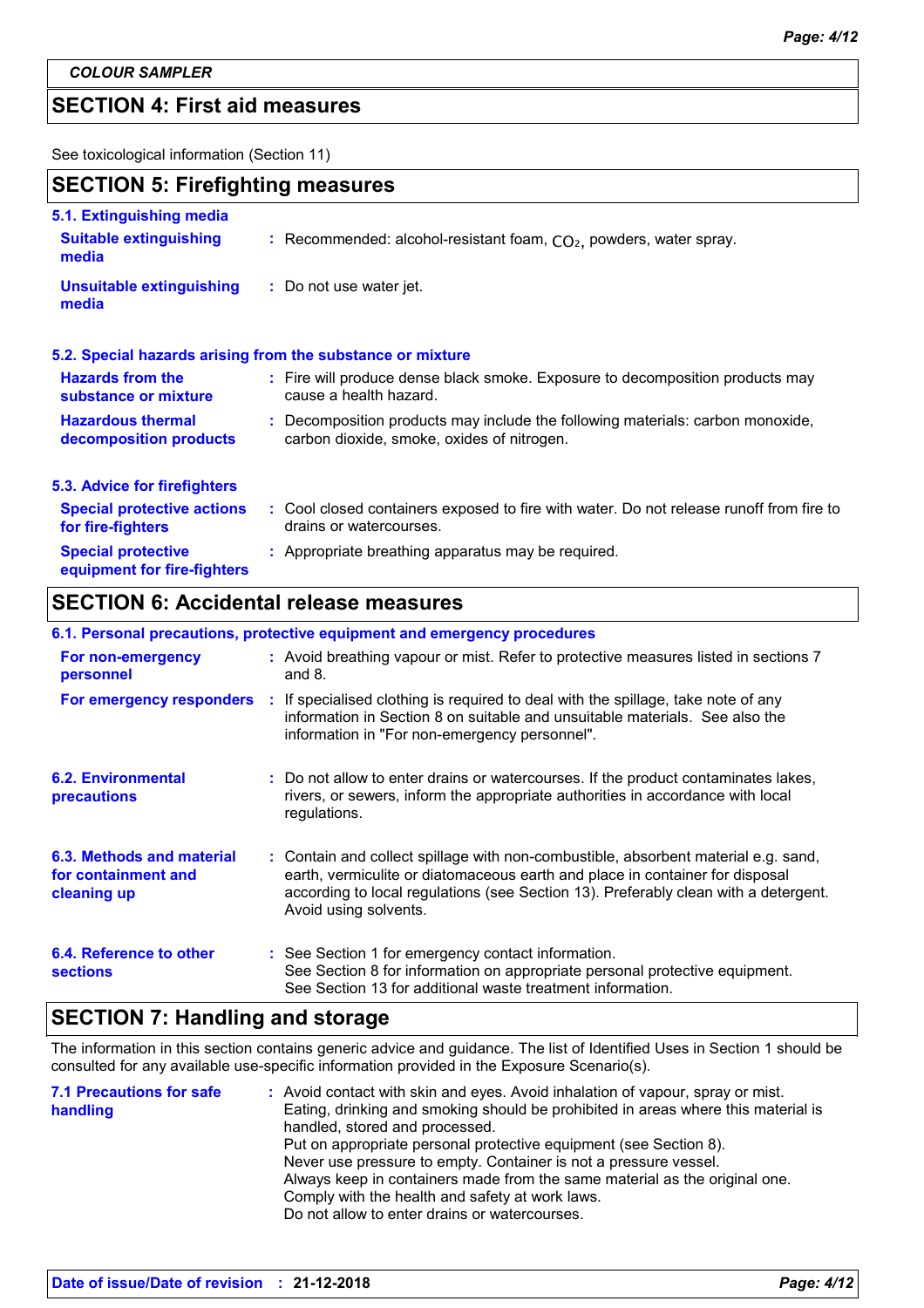# **SECTION 7: Handling and storage**

#### **7.2 Conditions for safe storage, including any incompatibilities**

Store in accordance with local regulations. **Notes on joint storage** Keep away from: oxidising agents, strong alkalis, strong acids. **Additional information on storage conditions**

Observe label precautions. Store in a dry, cool and well-ventilated area. Keep away from heat and direct sunlight. Keep container tightly closed.

No smoking. Prevent unauthorised access. Containers that have been opened must be carefully resealed and kept upright to prevent leakage.

| 7.3 Specific end use(s) |
|-------------------------|
|-------------------------|

**Recommendations :**

**Industrial sector specific :**

: Not available.

**solutions**

### **SECTION 8: Exposure controls/personal protection**

: Not available.

The information in this section contains generic advice and guidance. Information is provided based on typical anticipated uses of the product. Additional measures might be required for bulk handling or other uses that could significantly increase worker exposure or environmental releases.

#### **8.1 Control parameters**

**Occupational exposure limits**

No exposure limit value known.

**Recommended monitoring procedures :** If this product contains ingredients with exposure limits, personal, workplace atmosphere or biological monitoring may be required to determine the effectiveness of the ventilation or other control measures and/or the necessity to use respiratory protective equipment. Reference should be made to monitoring standards, such as the following: European Standard EN 689 (Workplace atmospheres - Guidance for the assessment of exposure by inhalation to chemical agents for comparison with limit values and measurement strategy) European Standard EN 14042 (Workplace atmospheres - Guide for the application and use of procedures for the assessment of exposure to chemical and biological agents) European Standard EN 482 (Workplace atmospheres - General requirements for the performance of procedures for the measurement of chemical agents) Reference to national guidance documents for methods for the determination of hazardous substances will also be required.

### **DNELs/DMELs**

No DNELs/DMELs available.

### **PNECs**

No PNECs available

| <b>Appropriate engineering</b><br>controls       | : Provide adequate ventilation. Where reasonably practicable, this should be<br>achieved by the use of local exhaust ventilation and good general extraction. If<br>these are not sufficient to maintain concentrations of particulates and solvent<br>vapours below the OEL, suitable respiratory protection must be worn.                                                                       |
|--------------------------------------------------|---------------------------------------------------------------------------------------------------------------------------------------------------------------------------------------------------------------------------------------------------------------------------------------------------------------------------------------------------------------------------------------------------|
| Individual protection measures                   |                                                                                                                                                                                                                                                                                                                                                                                                   |
| <b>Hygiene measures</b>                          | : Wash hands, forearms and face thoroughly after handling chemical products,<br>before eating, smoking and using the lavatory and at the end of the working<br>period. Appropriate techniques should be used to remove potentially<br>contaminated clothing. Wash contaminated clothing before reusing. Ensure that<br>eyewash stations and safety showers are close to the workstation location. |
| <b>Eye/face protection</b>                       | : Use safety eyewear designed to protect against splash of liquids.                                                                                                                                                                                                                                                                                                                               |
| <b>Skin protection</b><br><b>Hand protection</b> |                                                                                                                                                                                                                                                                                                                                                                                                   |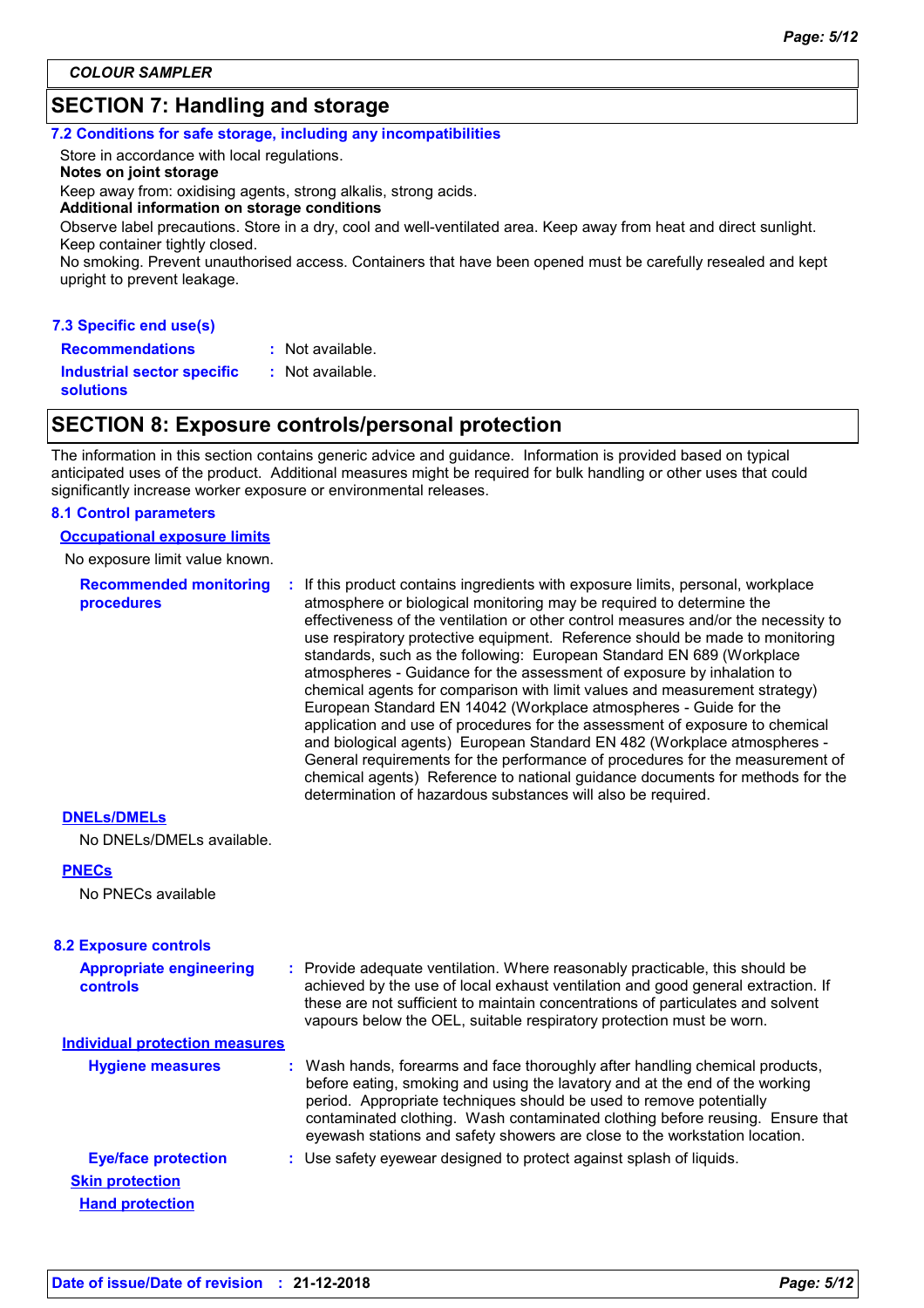# **SECTION 8: Exposure controls/personal protection**

| <b>Gloves</b>                 | $\triangleright$ or all types of exposure, a glove with protection class of 2 or higher                                                                                                                                                                                                                                                                                                                                                                                                                                                                                                                                                                                                 |
|-------------------------------|-----------------------------------------------------------------------------------------------------------------------------------------------------------------------------------------------------------------------------------------------------------------------------------------------------------------------------------------------------------------------------------------------------------------------------------------------------------------------------------------------------------------------------------------------------------------------------------------------------------------------------------------------------------------------------------------|
|                               | (breakthrough time > 30 minutes according to EN374) is recommended.<br>Recommended gloves: Nitrile, thickness ≥ 0.12 mm.                                                                                                                                                                                                                                                                                                                                                                                                                                                                                                                                                                |
|                               | NOTICE: The selection of a specific glove for a particular application and<br>duration of use in a workplace should also take into account all relevant<br>workplace factors such as, but not limited to: Other chemicals which may be<br>handled, physical requirements (cut/puncture protection, dexterity, thermal<br>protection), potential body reactions to glove materials, as well as the instructions/<br>specifications provided by the glove supplier.                                                                                                                                                                                                                       |
|                               | The user must check that the final choice of type of glove selected for handling<br>this product is the most appropriate and takes into account the particular<br>conditions of use, as included in the user's risk assessment.                                                                                                                                                                                                                                                                                                                                                                                                                                                         |
|                               | Gloves should be replaced regularly and if there is any sign of damage to the<br>glove material.                                                                                                                                                                                                                                                                                                                                                                                                                                                                                                                                                                                        |
|                               | Always ensure that the gloves are free from defects and that they are stored and<br>used correctly.                                                                                                                                                                                                                                                                                                                                                                                                                                                                                                                                                                                     |
| <b>Body protection</b>        | : Personnel should wear antistatic clothing made of natural fibres or of high-<br>temperature-resistant synthetic fibres.                                                                                                                                                                                                                                                                                                                                                                                                                                                                                                                                                               |
| <b>Other skin protection</b>  | : Appropriate footwear and any additional skin protection measures should be<br>selected based on the task being performed and the risks involved and should be<br>approved by a specialist before handling this product.                                                                                                                                                                                                                                                                                                                                                                                                                                                               |
| <b>Respiratory protection</b> | : If workers are exposed to concentrations above the exposure limit, they must use<br>appropriate, certified respirators.                                                                                                                                                                                                                                                                                                                                                                                                                                                                                                                                                               |
|                               | <b>OLD LEAD-BASED PAINTS:</b>                                                                                                                                                                                                                                                                                                                                                                                                                                                                                                                                                                                                                                                           |
|                               | When surfaces are to be prepared for painting, account should be taken of the<br>age of the property and the possibility that lead-pigmented paint might be present.<br>There is a possibility that ingestion or inhalation of scrapings or dust arising from<br>the preparation work could cause health effects. As a working rule you should<br>assume that this will be the case if the age of the property is pre 1960.                                                                                                                                                                                                                                                             |
|                               | Where possible wet sanding or chemical stripping methods should be used with<br>surfaces of this type to avoid the creation of dust. When dry sanding cannot be<br>avoided, and effective local exhaust ventilation is not available, it is recommended<br>that a dust respirator is worn, that is approved for use with lead dusts, and its type<br>selected on the basis of the COSHH assessment, taking into account the<br>Workplace Exposure Limit for lead in air. Furthermore, steps should be taken to<br>ensure containment of the dusts created, and that all practicable measures are<br>taken to clean up thoroughly all deposits of dusts in and around the affected area. |
|                               | Respiratory protection in case of dust or spray mist formation. (particle filter<br>EN143 type P2) Respiratory protection in case of vapour formation. (half mask<br>with combination filter A2-P2 til concentrations of 0,5 Vol%.)                                                                                                                                                                                                                                                                                                                                                                                                                                                     |
|                               | The current Control of Lead at Work Regulations approved code of practice<br>should be consulted for advice on protective clothing and personal hygiene<br>precautions. Care should also be taken to exclude visitors, members of the<br>household and especially children from the affected area, during the actual work<br>and the subsequent clean up operations. All scrapings, dust, etc. should be<br>disposed of by the professional painting contractor as Hazardous Waste.                                                                                                                                                                                                     |
|                               | Extra precautions will also need to be taken when burning off old lead-based<br>paints because fumes containing lead will be produced. It is recommended that a<br>respirator, approved for use with particulate fumes of lead is selected on the basis<br>of the COSHH assessment, taking into account the Workplace Exposure Limit for<br>lead in air. Similar precautions to those given above about sanding should be<br>taken with reference to protective clothing, disposal of scrapings and dusts, and<br>exclusion of other personnel and especially children from the building during<br>actual work and the subsequent clean up operations.                                  |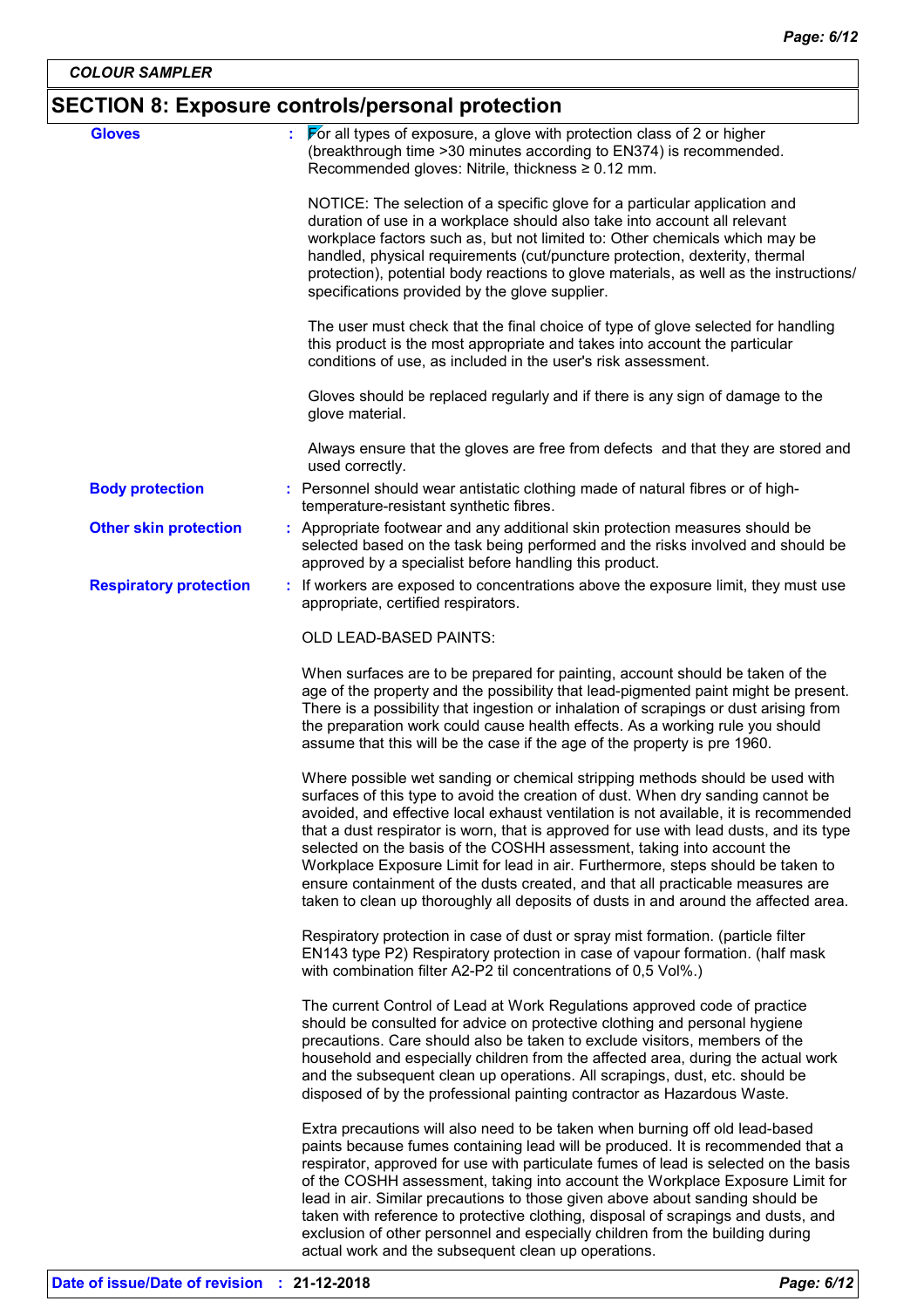# **SECTION 8: Exposure controls/personal protection**

Avoid the inhalation of dust. Wear suitable face mask if dry sanding. Special precautions should be taken during surface preparation of pre-1960s paint surfaces over wood and metal as they may contain harmful lead.

|          | <b>Environmental exposure :</b> Do not allow to enter drains or watercourses. |
|----------|-------------------------------------------------------------------------------|
| controls |                                                                               |

# **SECTION 9: Physical and chemical properties**

| 9.1. Information on basic physical and chemical properties |                                                           |
|------------------------------------------------------------|-----------------------------------------------------------|
| <b>Appearance</b>                                          |                                                           |
| <b>Physical state</b>                                      | : Liquid.                                                 |
| <b>Colour</b>                                              | : Various: See label.                                     |
| <b>Odour</b>                                               | : Not available.                                          |
| <b>Odour threshold</b>                                     | : Not available.                                          |
| pH                                                         | : 8                                                       |
| <b>Melting point/freezing point</b>                        | : Not available.                                          |
| Initial boiling point and boiling<br>range                 | $100^{\circ}$ C                                           |
| <b>Flash point</b>                                         | : Not applicable.                                         |
| <b>Evaporation rate</b>                                    | : Not available.                                          |
| <b>Upper/lower flammability or</b><br>explosive limits     | : Not available.                                          |
| <b>Vapour pressure</b>                                     | $:$ Not available.                                        |
| <b>Vapour density</b>                                      | : Not available.                                          |
| <b>Relative density</b>                                    | : 1,302                                                   |
| <b>Solubility(ies)</b>                                     | Easily soluble in the following materials: cold water.    |
| <b>Solubility in water</b>                                 | : Not available.                                          |
| <b>Partition coefficient: n-octanol/</b><br>water          | : Not available.                                          |
| <b>Auto-ignition temperature</b>                           | : Not available.                                          |
| <b>Decomposition temperature</b>                           | Not available.                                            |
| <b>Viscosity</b>                                           | : Kinematic (room temperature): $7,01$ cm <sup>2</sup> /s |
| <b>Explosive properties</b>                                | : Not available.                                          |
| <b>Oxidising properties</b>                                | : Not available.                                          |
| 9.2. Other information                                     |                                                           |
| No additional information.                                 |                                                           |

# **SECTION 10: Stability and reactivity**

| 10.1. Reactivity                            | : No specific test data related to reactivity available for this product or its ingredients.                                        |
|---------------------------------------------|-------------------------------------------------------------------------------------------------------------------------------------|
| <b>10.2. Chemical stability</b>             | : Stable under recommended storage and handling conditions (see Section 7).                                                         |
| 10.3. Possibility of<br>hazardous reactions | : Under normal conditions of storage and use, hazardous reactions will not occur.                                                   |
| <b>10.4. Conditions to avoid</b>            | : When exposed to high temperatures may produce hazardous decomposition<br>products.                                                |
| 10.5. Incompatible materials                | : Keep away from the following materials to prevent strong exothermic reactions:<br>oxidising agents, strong alkalis, strong acids. |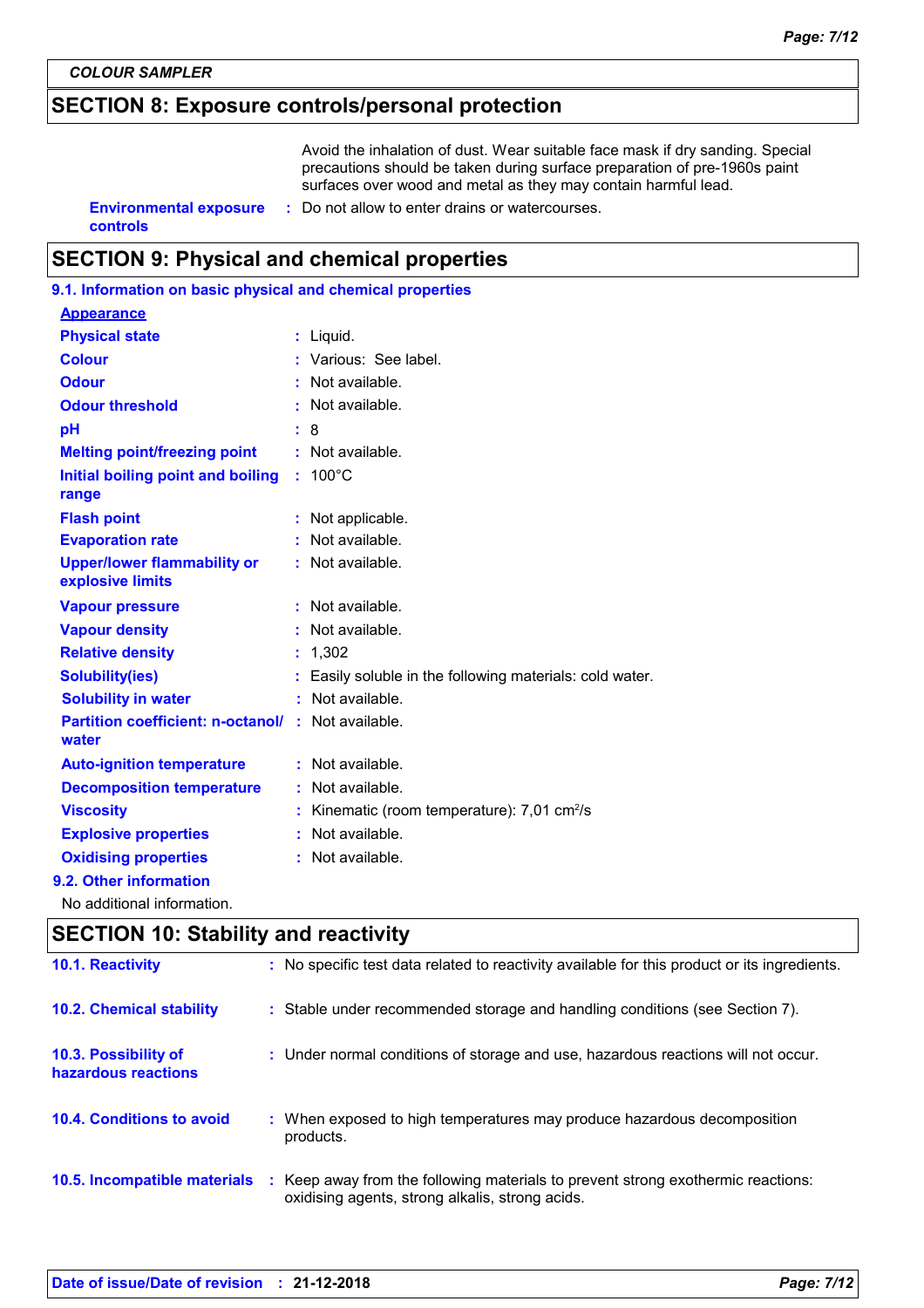# **SECTION 10: Stability and reactivity**

**10.6. Hazardous decomposition products** **:** Under normal conditions of storage and use, hazardous decomposition products should not be produced.

# **SECTION 11: Toxicological information**

### **11.1. Information on toxicological effects**

There are no data available on the mixture itself. The product is not classified as hazardous according to Regulation (EC) 1272/2008 as amended.

Repeated or prolonged contact with the mixture may cause removal of natural fat from the skin, resulting in nonallergic contact dermatitis and absorption through the skin.

If splashed in the eyes, the liquid may cause irritation and reversible damage.

This takes into account, where known, delayed and immediate effects and also chronic effects of components from short-term and long-term exposure by oral, inhalation and dermal routes of exposure and eye contact.

Contains 1,2-benzisothiazol-3(2H)-one, C(M)IT/MIT(3:1). May produce an allergic reaction.

### **Acute toxicity**

**Conclusion/Summary :** Not available.

### **Acute toxicity estimates**

Not available.

### **Irritation/Corrosion**

| <b>Product/ingredient name</b>                            | <b>Result</b>        | <b>Species</b> | <b>Score</b> | <b>Exposure</b> | <b>Observation</b> |
|-----------------------------------------------------------|----------------------|----------------|--------------|-----------------|--------------------|
| 1,2-Benzisothiazol-3(2H)-<br>one                          | Skin - Mild irritant | Human          |              |                 |                    |
| <b>Conclusion/Summary</b>                                 | : Not available.     |                |              |                 |                    |
| <b>Sensitisation</b>                                      |                      |                |              |                 |                    |
| <b>Conclusion/Summary</b>                                 | : Not available.     |                |              |                 |                    |
| <b>Mutagenicity</b>                                       |                      |                |              |                 |                    |
| <b>Conclusion/Summary</b>                                 | : Not available.     |                |              |                 |                    |
| <b>Carcinogenicity</b>                                    |                      |                |              |                 |                    |
| <b>Conclusion/Summary</b>                                 | : Not available.     |                |              |                 |                    |
| <b>Reproductive toxicity</b>                              |                      |                |              |                 |                    |
| <b>Conclusion/Summary</b>                                 | : Not available.     |                |              |                 |                    |
| <b>Teratogenicity</b>                                     |                      |                |              |                 |                    |
| <b>Conclusion/Summary</b>                                 | : Not available.     |                |              |                 |                    |
| <b>Specific target organ toxicity (single exposure)</b>   |                      |                |              |                 |                    |
| Not available.                                            |                      |                |              |                 |                    |
| <b>Specific target organ toxicity (repeated exposure)</b> |                      |                |              |                 |                    |
| Not available.                                            |                      |                |              |                 |                    |
| المسمدم والمستلفون المتمار                                |                      |                |              |                 |                    |

# **Aspiration hazard**

Not available.

### **Other information :**

: Not available.

### **SECTION 12: Ecological information**

### **12.1. Toxicity**

There are no data available on the mixture itself. Do not allow to enter drains or watercourses.

The mixture has been assessed following the summation method of the CLP Regulation (EC) No 1272/2008 and is not classified as hazardous to the environment.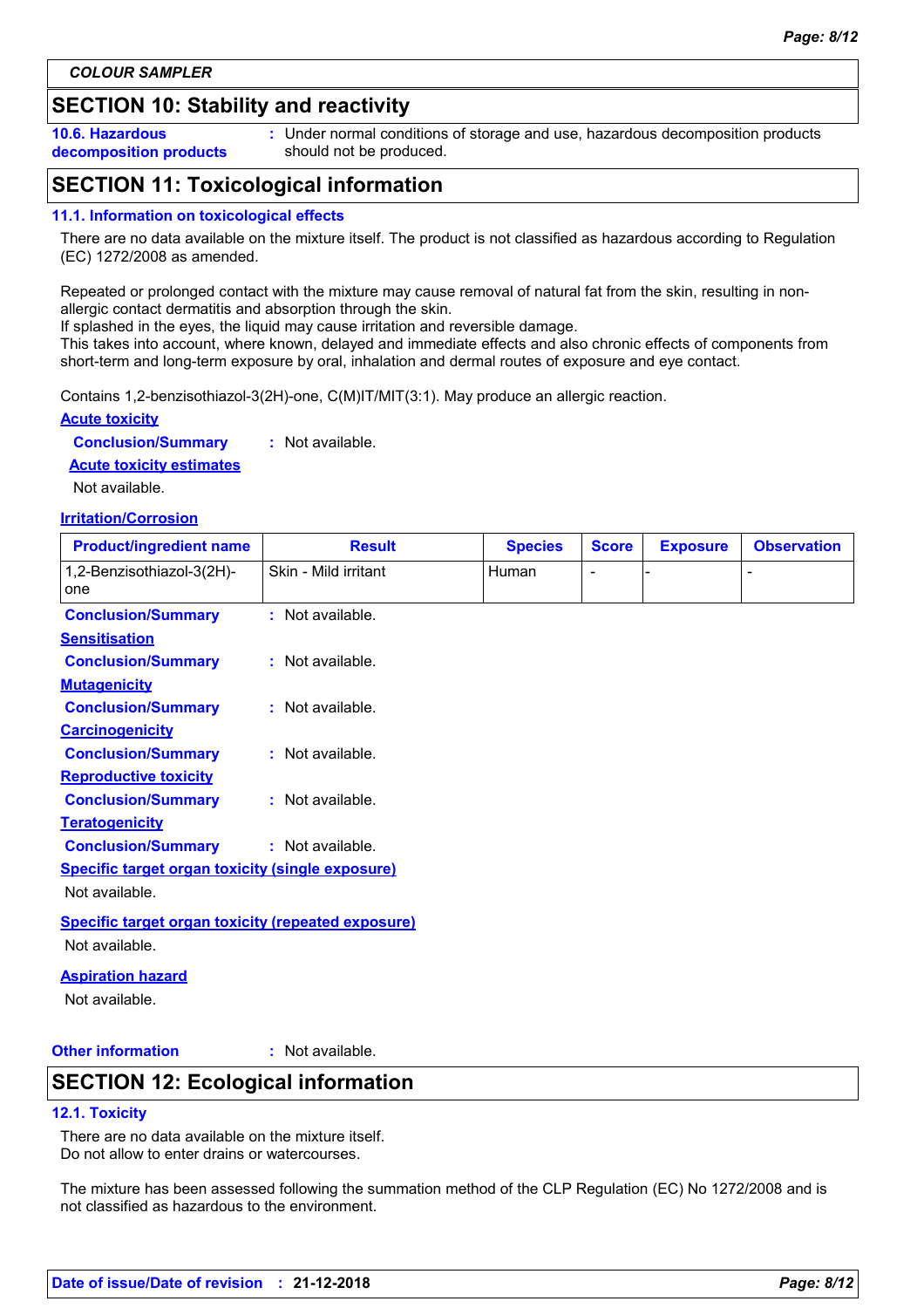# **SECTION 12: Ecological information**

| <b>Product/ingredient name</b>   | <b>Result</b>                                | <b>Species</b>                                                            | <b>Exposure</b>      |
|----------------------------------|----------------------------------------------|---------------------------------------------------------------------------|----------------------|
| 1,2-Benzisothiazol-3(2H)-<br>one | Acute EC50 1,5 mg/l                          | Daphnia - Daphnia magna                                                   | I48 hours            |
|                                  | Acute EC50 0,4 mg/l<br>Acute IC50 0,067 mg/l | Daphnia - Pseudomonas putia<br>Algae - Pseudokirchneriella<br>subcapitata | 16 hours<br>72 hours |
|                                  | Acute LC50 1,3 mg/l                          | Fish - Ochorhyncus mykiss                                                 | 196 hours            |

**Conclusion/Summary :** Not available.

### **12.2. Persistence and degradability**

| <b>Conclusion/Summary : Not available.</b>              |                                                       |
|---------------------------------------------------------|-------------------------------------------------------|
| <b>12.3. Bioaccumulative potential</b>                  |                                                       |
| 12.4. Mobility in soil                                  |                                                       |
| <b>Soil/water partition</b><br><b>coefficient (Koc)</b> | : Not available.                                      |
| <b>Mobility</b>                                         | $:$ Not available.                                    |
| 12.5. Results of PBT and vPvB assessment                |                                                       |
| <b>PBT</b>                                              | : Not applicable.                                     |
|                                                         | P: Not available. B: Not available. T: Not available. |
| <b>vPvB</b>                                             | : Not applicable.                                     |
|                                                         | vP: Not available, vB: Not available.                 |
| 12.6. Other adverse effects                             | : No known significant effects or critical hazards.   |

# **SECTION 13: Disposal considerations**

The information in this section contains generic advice and guidance. The list of Identified Uses in Section 1 should be consulted for any available use-specific information provided in the Exposure Scenario(s).

### **13.1 Waste treatment methods**

| <b>Product</b>                 |                                                                                                                                                                                                                                                                                                                                                                                                                                                                                                                                                    |  |
|--------------------------------|----------------------------------------------------------------------------------------------------------------------------------------------------------------------------------------------------------------------------------------------------------------------------------------------------------------------------------------------------------------------------------------------------------------------------------------------------------------------------------------------------------------------------------------------------|--|
| <b>Methods of disposal</b>     | The generation of waste should be avoided or minimised wherever possible.<br>Disposal of this product, solutions and any by-products should at all times comply<br>with the requirements of environmental protection and waste disposal legislation<br>and any regional local authority requirements. Dispose of surplus and non-<br>recyclable products via a licensed waste disposal contractor. Waste should not be<br>disposed of untreated to the sewer unless fully compliant with the requirements of<br>all authorities with jurisdiction. |  |
| <b>Hazardous waste</b>         | : Within the present knowledge of the supplier, this product is not regarded as<br>hazardous waste, as defined by EU Directive 2008/98/EC.                                                                                                                                                                                                                                                                                                                                                                                                         |  |
| <b>Disposal considerations</b> | : Do not allow to enter drains or watercourses.<br>Dispose of according to all federal, state and local applicable regulations.<br>If this product is mixed with other wastes, the original waste product code may no<br>longer apply and the appropriate code should be assigned.<br>For further information, contact your local waste authority.                                                                                                                                                                                                 |  |
| <b>Packaging</b>               |                                                                                                                                                                                                                                                                                                                                                                                                                                                                                                                                                    |  |
| <b>Methods of disposal</b>     | : The generation of waste should be avoided or minimised wherever possible. Waste<br>packaging should be recycled. Incineration or landfill should only be considered<br>when recycling is not feasible.                                                                                                                                                                                                                                                                                                                                           |  |
| <b>Disposal considerations</b> | : Using information provided in this safety data sheet, advice should be obtained from<br>the relevant waste authority on the classification of empty containers.<br>Empty containers must be scrapped or reconditioned.<br>Dispose of containers contaminated by the product in accordance with local or<br>national legal provisions.                                                                                                                                                                                                            |  |
| <b>Special precautions</b>     | : This material and its container must be disposed of in a safe way. Empty containers<br>or liners may retain some product residues. Avoid dispersal of spilt material and<br>runoff and contact with soil, waterways, drains and sewers.                                                                                                                                                                                                                                                                                                          |  |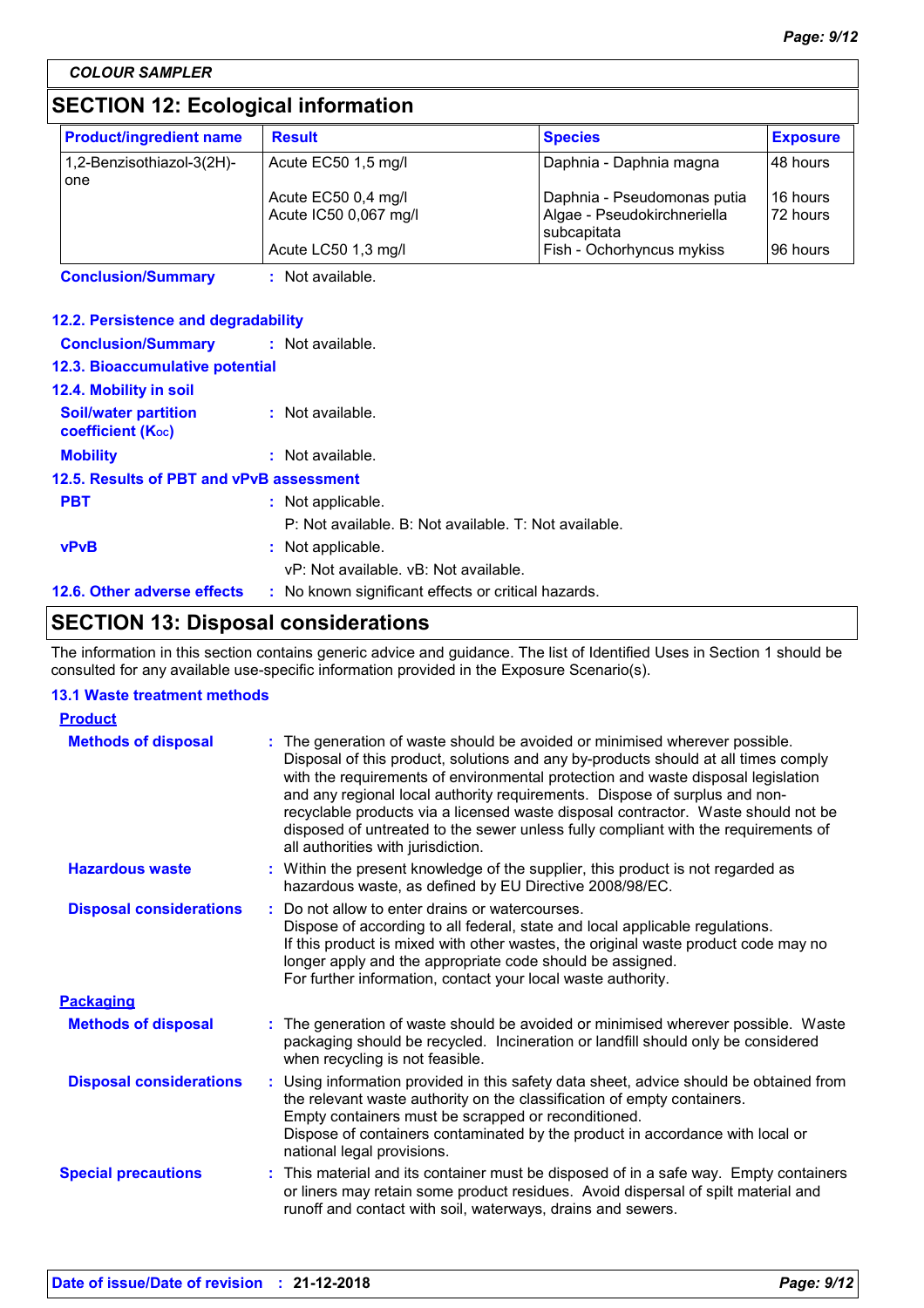$\mathsf{r}$ 

### **SECTION 14: Transport information**

|                                                                                             | <b>ADR</b>                                                                                                                                                                                                             | <b>IMDG</b>     |
|---------------------------------------------------------------------------------------------|------------------------------------------------------------------------------------------------------------------------------------------------------------------------------------------------------------------------|-----------------|
| 14.1 UN number                                                                              | Not regulated.                                                                                                                                                                                                         | Not regulated.  |
| 14.2 UN proper<br>shipping name                                                             | Not applicable.                                                                                                                                                                                                        | Not applicable. |
| <b>14.3 Transport</b><br>hazard class(es)<br><b>Class</b>                                   | Not applicable.                                                                                                                                                                                                        | Not applicable. |
| <b>Subsidiary class</b>                                                                     |                                                                                                                                                                                                                        |                 |
| <b>14.4 Packing group</b>                                                                   | Not applicable.                                                                                                                                                                                                        | Not applicable. |
| 14.5<br><b>Environmental</b><br>hazards                                                     |                                                                                                                                                                                                                        |                 |
| <b>Marine pollutant</b>                                                                     | No.                                                                                                                                                                                                                    | No.             |
| <b>Marine pollutant</b><br><b>substances</b>                                                |                                                                                                                                                                                                                        | Not available.  |
| <b>14.6 Special</b><br>precautions for<br>user                                              | Transport within user's premises: always<br>transport in closed containers that are upright<br>and secure. Ensure that persons transporting<br>the product know what to do in the event of an<br>accident or spillage. |                 |
| <b>HI/Kemler number</b>                                                                     | Not available.                                                                                                                                                                                                         |                 |
| <b>Emergency</b><br>schedules (EmS)                                                         |                                                                                                                                                                                                                        | Not applicable. |
| <b>14.7 Transport in bulk</b><br>according to Annex II of<br><b>MARPOL and the IBC Code</b> | : Not applicable.                                                                                                                                                                                                      |                 |
| <b>Additional</b><br><b>information</b>                                                     |                                                                                                                                                                                                                        |                 |

**15.1 Safety, health and environmental regulations/legislation specific for the substance or mixture EU Regulation (EC) No. 1907/2006 (REACH)**

**Annex XIV - List of substances subject to authorisation**

### **Annex XIV**

None of the components are listed.

**Substances of very high concern**

None of the components are listed, or the component present is below its threshold.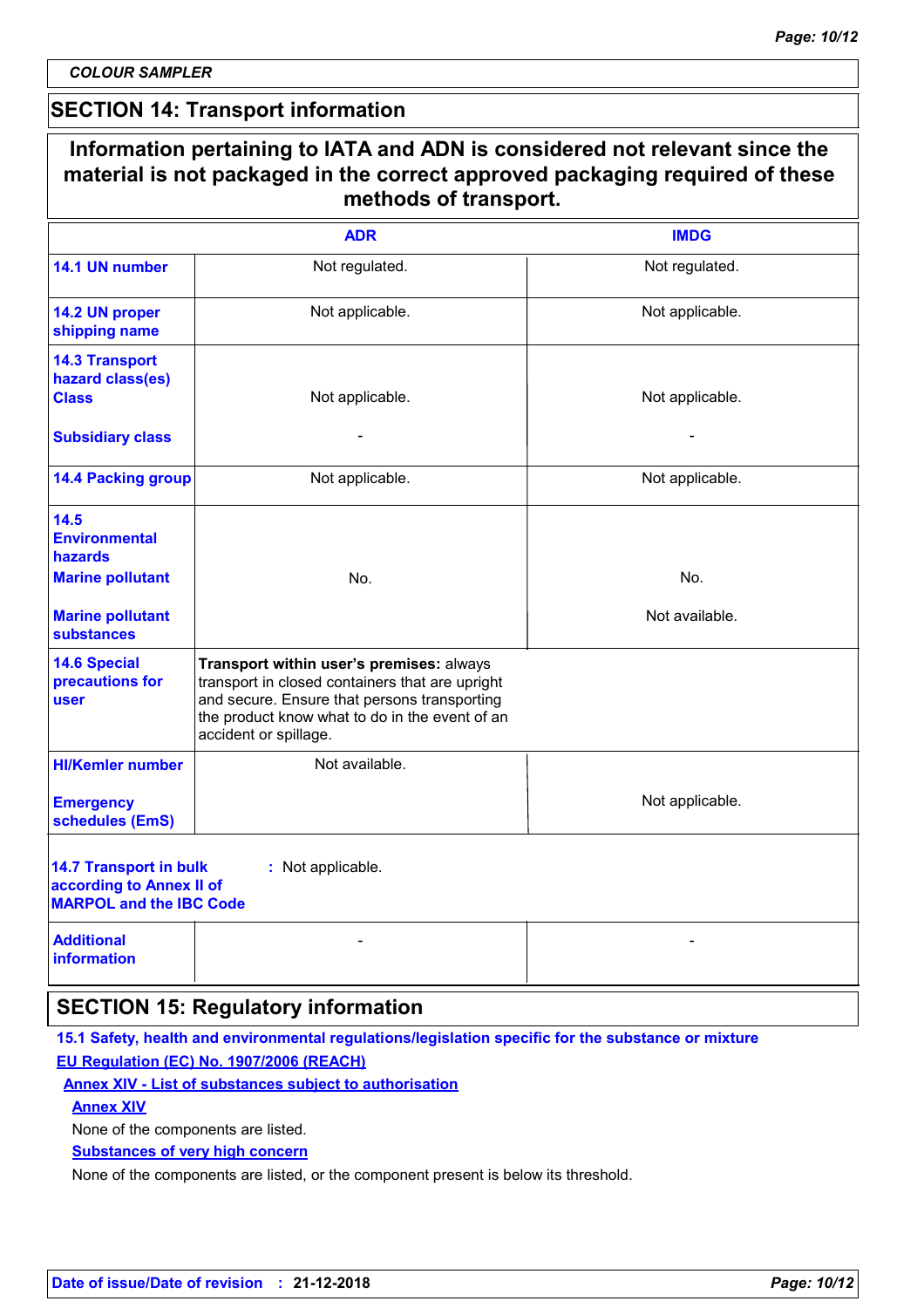# **SECTION 15: Regulatory information**

| SECTION 15: Regulatory information                                                                                                                       |                                                                                             |
|----------------------------------------------------------------------------------------------------------------------------------------------------------|---------------------------------------------------------------------------------------------|
| <b>Annex XVII - Restrictions</b><br>on the manufacture,<br>placing on the market<br>and use of certain<br>dangerous substances,<br>mixtures and articles | : Not applicable.                                                                           |
| <b>Other EU regulations</b>                                                                                                                              |                                                                                             |
| <b>VOC</b>                                                                                                                                               | : Compliant with EU law for this product subcategory: see label                             |
| <b>Europe inventory</b>                                                                                                                                  | : At least one component is not listed.                                                     |
| Ozone depleting substances (1005/2009/EU)                                                                                                                |                                                                                             |
| Not listed.                                                                                                                                              |                                                                                             |
| <b>Prior Informed Consent (PIC) (649/2012/EU)</b>                                                                                                        |                                                                                             |
| Not listed.                                                                                                                                              |                                                                                             |
| <b>Seveso Directive</b>                                                                                                                                  |                                                                                             |
| This product is not controlled under the Seveso Directive.                                                                                               |                                                                                             |
|                                                                                                                                                          |                                                                                             |
| <b>International requlations</b>                                                                                                                         |                                                                                             |
|                                                                                                                                                          | <b>Chemical Weapon Convention List Schedules I, II &amp; III Chemicals</b>                  |
| Not listed.                                                                                                                                              |                                                                                             |
| <b>Montreal Protocol (Annexes A, B, C, E)</b>                                                                                                            |                                                                                             |
| Not listed.                                                                                                                                              |                                                                                             |
| <b>Stockholm Convention on Persistent Organic Pollutants</b>                                                                                             |                                                                                             |
| Not listed.                                                                                                                                              |                                                                                             |
| <b>Rotterdam Convention on Prior Inform Consent (PIC)</b>                                                                                                |                                                                                             |
| Not listed.                                                                                                                                              |                                                                                             |
|                                                                                                                                                          |                                                                                             |
| <b>UNECE Aarhus Protocol on POPs and Heavy Metals</b>                                                                                                    |                                                                                             |
| Not listed.                                                                                                                                              |                                                                                             |
| <b>Turkey</b>                                                                                                                                            | : At least one component is not listed.                                                     |
|                                                                                                                                                          |                                                                                             |
| <b>15.2 Chemical safety</b><br>assessment                                                                                                                | : Not applicable.                                                                           |
|                                                                                                                                                          |                                                                                             |
| <b>SECTION 16: Other information</b>                                                                                                                     |                                                                                             |
| <b>CEPE code</b>                                                                                                                                         | : 8                                                                                         |
|                                                                                                                                                          | $\nabla$ Indicates information that has changed from previously issued version.             |
|                                                                                                                                                          | <b>Abbreviations and acronyms : ATE = Acute Toxicity Estimate</b>                           |
|                                                                                                                                                          | CLP = Classification, Labelling and Packaging Regulation [Regulation (EC) No.<br>1272/2008] |

DMEL = Derived Minimal Effect Level DNEL = Derived No Effect Level EUH statement = CLP-specific Hazard statement PBT = Persistent, Bioaccumulative and Toxic PNEC = Predicted No Effect Concentration RRN = REACH Registration Number vPvB = Very Persistent and Very Bioaccumulative

**Procedure used to derive the classification according to Regulation (EC) No. 1272/2008 [CLP/GHS]**

| <b>Classification</b> | <b>Justification</b> |
|-----------------------|----------------------|
| Not classified.       |                      |

**Full text of abbreviated H statements**